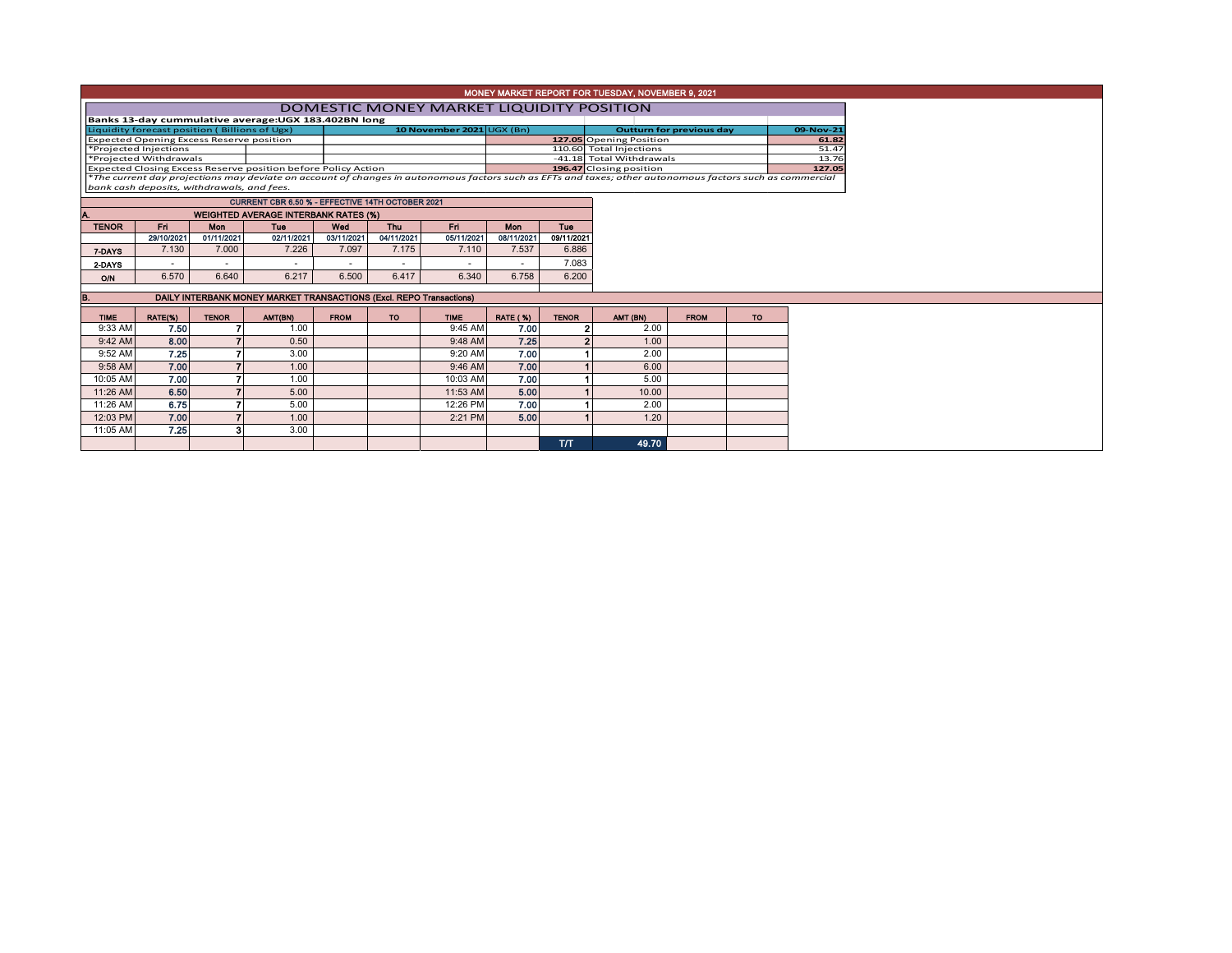| . . | <b>CBR AND THE 7- DAY WAR INTERBANK RATES</b> |
|-----|-----------------------------------------------|
|     |                                               |



| $\cdots$            |             |                              |                |             |             |              |  |  |  |  |  |  |  |  |
|---------------------|-------------|------------------------------|----------------|-------------|-------------|--------------|--|--|--|--|--|--|--|--|
| <b>DATE</b>         | <b>THUR</b> | <b>THUR</b>                  | <b>THUR</b>    | <b>THUR</b> | <b>THUR</b> | <b>TOTAL</b> |  |  |  |  |  |  |  |  |
|                     | 11-Nov-21   | 18-Nov-21                    | 25-Nov-21      | 02-Dec-21   | 09-Dec-21   |              |  |  |  |  |  |  |  |  |
| <b>REPO</b>         | 646.17      | $\qquad \qquad \blacksquare$ | $\blacksquare$ | $\sim$      |             | 646.17       |  |  |  |  |  |  |  |  |
| <b>REV REPO</b>     | $\,$        | ٠                            |                | $\,$        | ۰           | ۰            |  |  |  |  |  |  |  |  |
| <b>BOU BILL/DEI</b> |             | 431.25                       | $\blacksquare$ | 180.00      |             | 611.25       |  |  |  |  |  |  |  |  |
| <b>TOTALS</b>       | 646.17      | 431.25                       | ۰              | 180.00      | ٠           | 1.257.42     |  |  |  |  |  |  |  |  |

Total O/S Deposit Auction & BOU Bill balances held by BOU up to 30 December 2021: UGX 722 BN Total O/S Repo, Reverse Repo, BOU Bill balances held by BOU: UGX 1,368 BN

|                 | (EI) STOCK OF TREASURY SECURITIES         |                   |                                                                                       |                 | Eii)         | <b>MONETARY POLICY MARKET OPERATIONS</b>                 |               |            |              |              |  |  |  |
|-----------------|-------------------------------------------|-------------------|---------------------------------------------------------------------------------------|-----------------|--------------|----------------------------------------------------------|---------------|------------|--------------|--------------|--|--|--|
|                 | LAST TBIILS ISSUE DATE: 28-OCTOBER-2021   |                   |                                                                                       |                 |              | (VERTICAL REPOS, REV-REPOS, DEPOSIT AUCTIONS & BOU BILL) |               |            |              |              |  |  |  |
|                 | On-the-run O/S T-BILL STOCKs (Bns-UGX)    |                   | 5,933.70                                                                              | 10/11/2021      | OMO          | <b>ISSUE DATE</b>                                        | <b>AMOUNT</b> | <b>WAR</b> | <b>RANGE</b> | <b>TENOR</b> |  |  |  |
|                 | On-the-run O/S T-BONDSTOCKs(Bns-UGX)      |                   | 21,558.63                                                                             | 10/11/2021 DAUT |              | $07$ -Oct $-$                                            | 9.95          | 6.985      |              | 28           |  |  |  |
|                 | <b>TOTAL TBILL &amp; TBOND STOCK- UGX</b> |                   | 27,492.33                                                                             |                 | <b>DAUT</b>  | 07-Oct -                                                 | 0.99          | 7.003      |              | 56           |  |  |  |
| O/S=Outstanding |                                           |                   |                                                                                       |                 | <b>DAUT</b>  | $07-Cct$                                                 | 19.67         | 7.375      |              | 84           |  |  |  |
| <b>MATURITY</b> | TOTAL STOCK YTM (%)                       |                   | <b>CHANGE IN</b>                                                                      |                 | <b>REPO</b>  | 08-Oct -                                                 | 180.00        | 6.500      |              |              |  |  |  |
|                 | (BN UGX)                                  | <b>AT CUT OFF</b> | YTM (+/-)                                                                             |                 | <b>REPO</b>  | $11-Oct$ -                                               | 80.00         | 6.500      |              |              |  |  |  |
| 191             | 105.10                                    | 6.539             | $-0.190$                                                                              |                 | <b>REPO</b>  | $12$ -Oct -                                              | 168.00        | 6.500      |              |              |  |  |  |
| 182             | 418.05                                    | 8.419             | 0.087                                                                                 |                 | <b>REPO</b>  | $13-Oct$ -                                               | 138.00        | 6.500      |              |              |  |  |  |
| 364             | 5,410.55                                  | 10.150            | 0.150                                                                                 |                 | <b>REPO</b>  | $14$ -Oct $-$                                            | 228.00        | 6.500      |              |              |  |  |  |
| 2YR             | 200.00                                    | 10.000            | $-1.500$                                                                              |                 | <b>REPO</b>  | 25-Oct -                                                 | 230.00        | 6.500      |              |              |  |  |  |
| 3YR             |                                           | 13.100            | 1.710                                                                                 |                 | <b>REPO</b>  | 26-Oct -                                                 | 88.50         | 6.500      |              |              |  |  |  |
| 5YR             | 1.219.91                                  | 13.000            | $-0.410$                                                                              |                 | <b>REPO</b>  | $27$ -Oct $-$                                            | 227.00        | 6.500      |              |              |  |  |  |
| <b>10YR</b>     | 10,109.18                                 | 13.500            | $-0.239$                                                                              |                 | <b>REPO</b>  | 28-Oct -                                                 | 251.00        | 6.500      |              |              |  |  |  |
| <b>15YR</b>     | 8,469.61                                  | 15.500            | 1.410                                                                                 |                 | <b>REPO</b>  | $02$ -Nov $-$                                            | 128.00        | 6.500      |              |              |  |  |  |
| <b>20YR</b>     | 1,559.93                                  | 15.500            | $-0.450$                                                                              |                 | <b>REPO</b>  | $04-Nov$ -                                               | 408.50        | 6.500      |              |              |  |  |  |
|                 |                                           |                   | Cut OFF is the lowest price/ highest yield that satisfies the auction awarded amount. |                 | <b>BBILL</b> | $04$ -Nov $-$                                            | 135.27        | 7.012      |              | 28           |  |  |  |
| <b>BBILL</b>    |                                           |                   |                                                                                       |                 |              | $04$ -Nov $-$                                            | 9.89          | 7.003      |              | 56           |  |  |  |
| <b>BBILL</b>    |                                           |                   |                                                                                       |                 |              | $04$ -Nov $-$                                            | 59.97         | 7.452      |              | 84           |  |  |  |
|                 |                                           |                   |                                                                                       |                 | <b>REPO</b>  | 05-Nov -                                                 | 68.00         | 6.500      |              |              |  |  |  |
|                 |                                           |                   |                                                                                       |                 | <b>REPO</b>  | $08-Nov$ -                                               | 169.00        | 6.500      |              |              |  |  |  |
|                 | WAR-Weighted Average Rate                 |                   |                                                                                       |                 |              |                                                          |               |            |              |              |  |  |  |